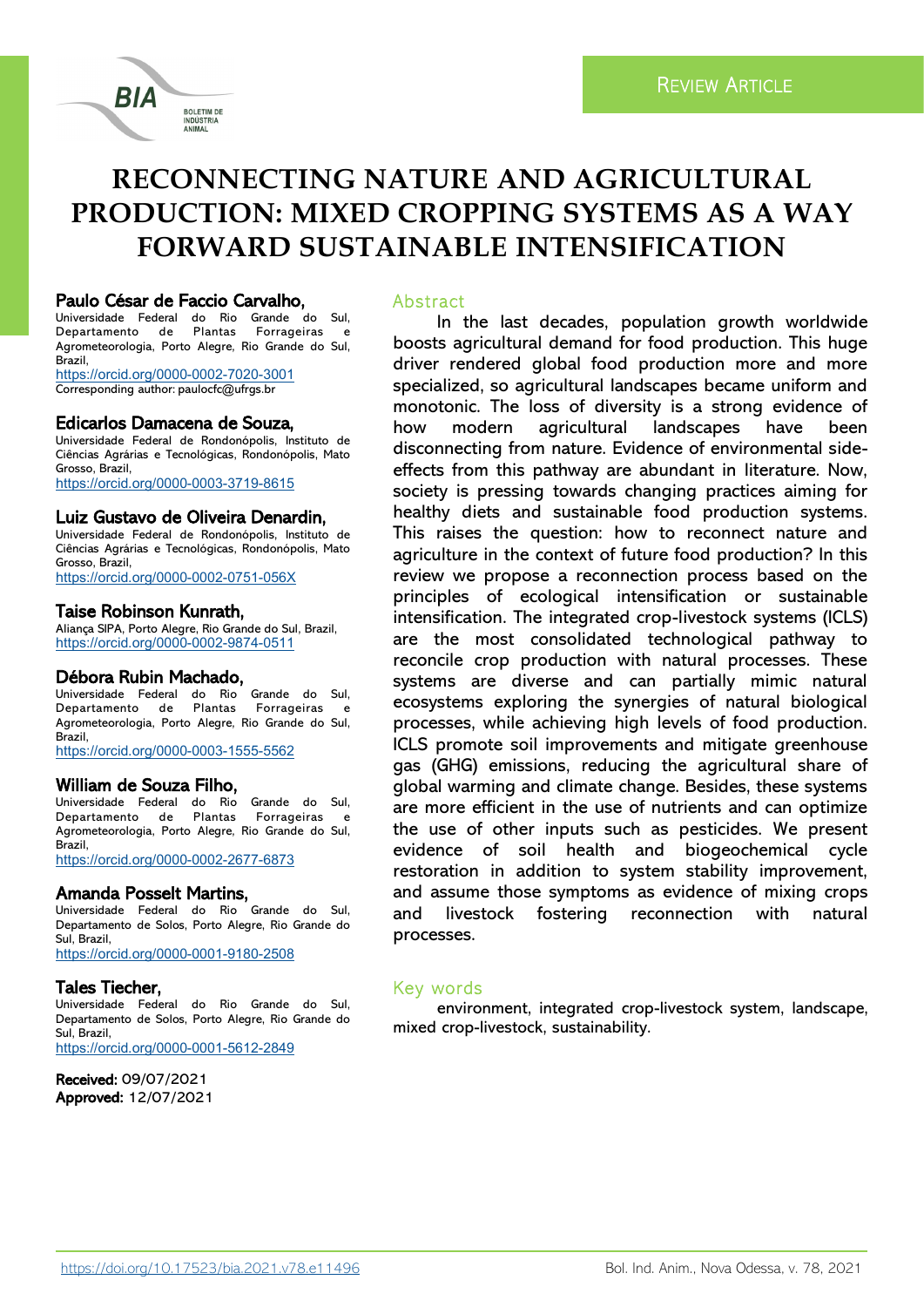# **THE CONTEXT**

Agricultural production covers 38% of the land surface worldwide (FOLEY et al., 2011). Considering only grain production, 62% of the 1.53 billion ha are destined for human consumption, 35% for animal consumption, and 3% for biofuels. Between 2000 and 2010, annual global grain production increased 2%, while the annual expansion of harvesting areas was 0.8% (CARLSON et al., 2017). The gaining rates of yield in grain production have been decreasing with the expansion of agricultural areas (FOLEY et al., 2011). Conversely, there is a population growth on the planet boosting agricultural demand and a better distribution of agricultural products. This new century of human adventure on Earth arises the technical and social debate about the feasibility of feeding the 9.7 billion people projected to inhabit our planet by 2050 (FAO, 2017).

In this sense, the United Nations raised the responsibility of the agricultural sector to produce food and nourish people (WHO, 2017). The contingent of malnourished people reaches approximately 2.5 billion. The complexity of this issue, therefore, becomes not only the amount of food needed in 2050, estimated in the doubling of meat production and a 70% increase in grain production, but also its form of production (sustainable production systems) and the consequences on collective health (diverse and healthy foods), claiming for more spatial and temporal diversified way of food production.

The Brazilian Ministry of Agriculture (MAPA, 2017) led a recent study that projected, for the next ten years, an additional 51 million tons of grain considering the 2016/17 harvest as a baseline when Brazil harvested 237 million tons. In the livestock sector, the projected increase is even noteworthy, at 7.5 million tons of meat, 28% higher than the 2016/2017 harvest. The sector is recognized as a "buffer of financial crises" in Brazil and demonstrates that it can meet part of the global need to increase food production. There are projections that Brazil will be responsible for 1/3 of this increase in food production in the world, which places Brazilian agriculture in a remarkable position as a global player. However, what options are there to conciliate increments in food production without expanding land and at the same time minimizing the environmental impact?

The agricultural sector should be recognized by society as capital for the human population. At the same time that society relies on the agricultural sector for its persistence, it has been disconnecting from rurality. It should be recognized that the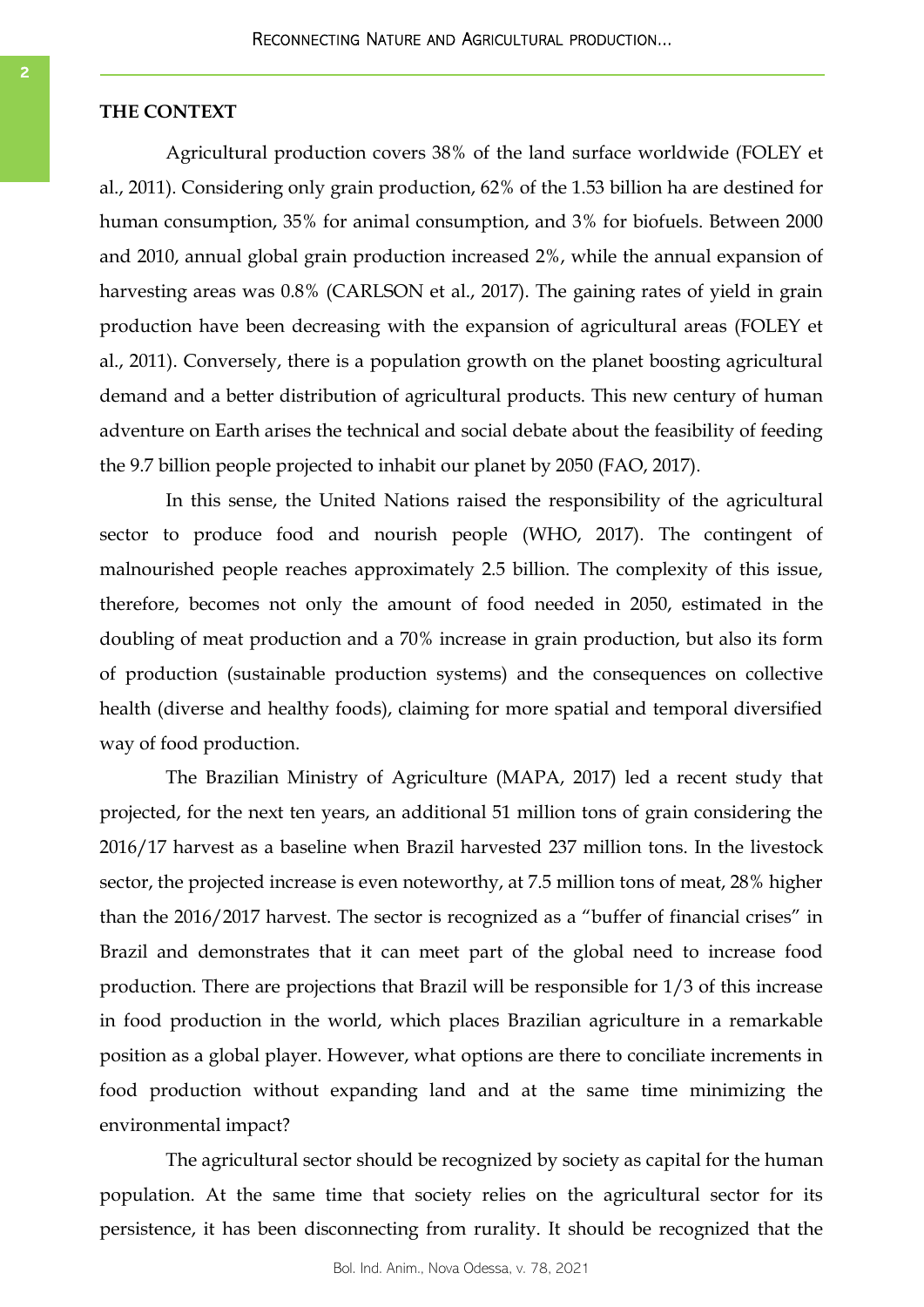environmental impacts of contemporary agricultural production models are in evidence and society requires paths to replace the specialized systems that have a high environmental footprint. Food production development has led to creating production systems where the commitment to controlling pests and diseases has become our (human) entire responsibility (i.e, basic ecological contract, *sensu* O'REAGAIN and SCHWARTZ, 1995), as plant breeding emphasizes primary production and commercial plant species lose their ability to persist in uncontrolled environments. Thus, agricultural systems, increasingly specialized and uniform, become disconnected from nature, which is complex and diverse.

#### **Agricultural ecosystems disconnected from natural ecosystems**

In the very early days of agriculture, production was closely connected to nature (GORDON et al., 2017). The use of animal's waste for fertilization purposes and crop rotations were "technologies" that, although rudimentary, were process-based. As agricultural systems developed, with the commercialization of commodities between countries and particularly after the Green Revolution, the intensification process associated with specialization has been pushing agriculture away from nature. Contemporary agriculture has been changing towards input-based technologies not guided by natural processes and ecosystem services that naturally occurs with food production (Figure 1). The natural process of food production was transformed into industrial process, which has been an important part of this detachment process, as food production is no longer part of people's lives.



**Figure 1.** Relationship between the inputs and type of food production system. In this scheme, sustainable food production systems are conceptualized as those in which the dependence on material inputs (in red) is lower, with a preponderance of the use of management inputs (in green). Source: Adapted from Stinner, B.R. & House, G.J. 1987.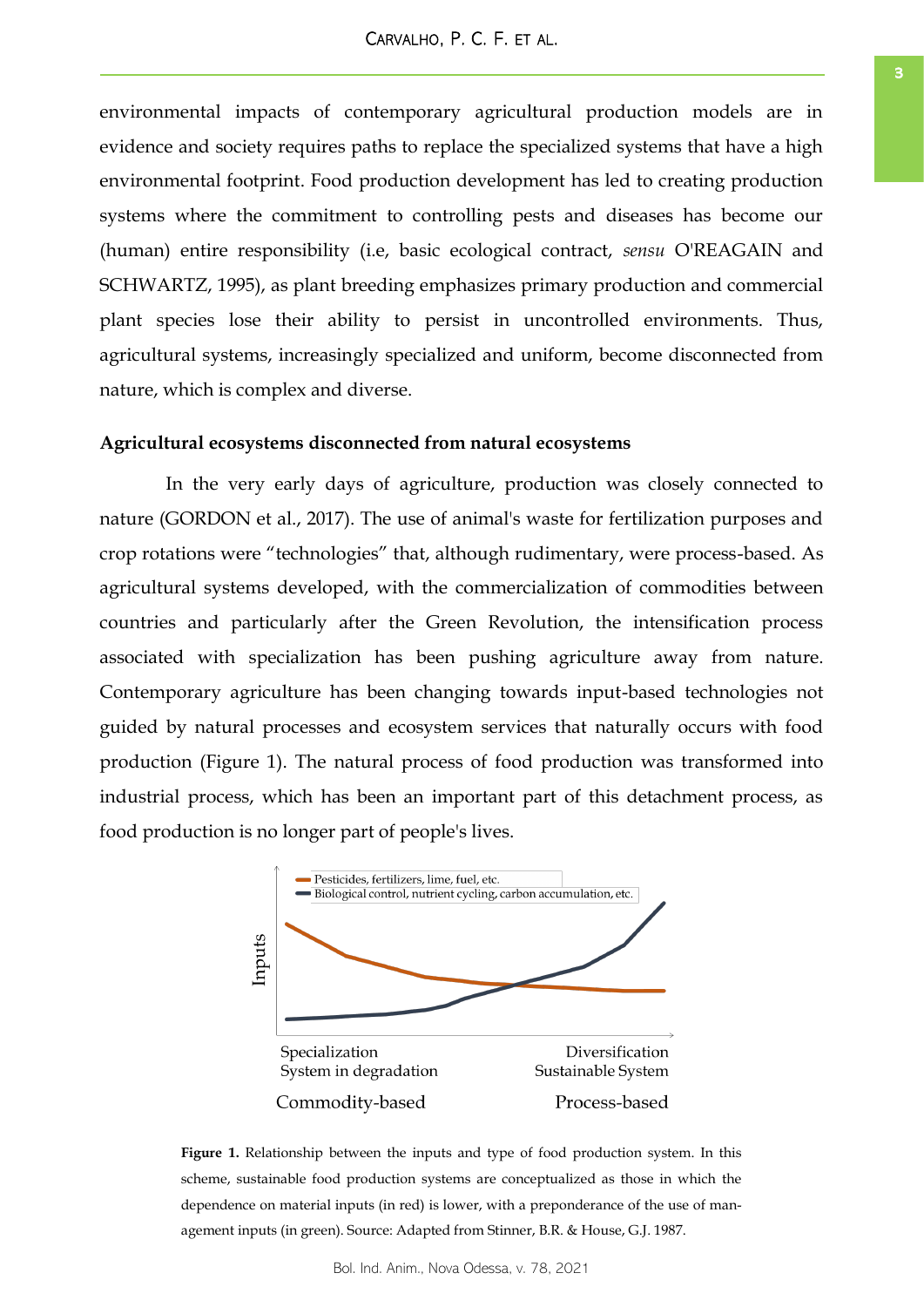According to Lemaire et al. (2015), agricultural intensification combined with specialization caused strong negative impacts on the environment, including the contamination of the soil, waterbodies and groundwater, the emission of GHG, the erosion and soil dysfunction, the loss of biodiversity, etc. This is a global perspective, and there are huge differences between production system variants in the world, but the basic environmental footprint process is unambiguous. There is a need to increase food production, and an expectation that the impact on the environment will increase in the same proportion. This paradox between production and preservation demands an important debate on current production systems.

Global warming is one of the main environmental impacts caused by the increase in GHG emissions. The average intensity of carbon monoxide  $(CO<sub>2</sub>)$  emission (emission per unit of food produced) from agricultural systems on a global scale is 0.16 Mg CO2eq./Mkcal (CARLSON et al., 2017). Excluding emissions from the livestock sector, as well as those associated with changes in land use, emissions from grain production areas reach 4.5% of total anthropogenic emissions. But there are crops such as rice, whose emission reaches  $0.58 \text{ Mg CO}_2$ eq./Mkcal. Although rice fills 15% of the total calories supplied by global grain production, its methane emissions contribute 48% for the total emissions from cultivated croplands (CARLSON et al., 2017). In this context, the logic of sustainable intensification is transversal to all production systems. The emission of GHG is just one important and current parameter, but several others describe the environmental liability of current agricultural models.

# **How to reconnect nature and crop production in the context of future food production?**

The reconnection of agriculture to nature evokes the prevailing understanding of protecting nature from the impacts of specialized agriculture, exploring opportunities for conciliating approaches. The services that nature provides can benefit agriculture and vice versa. We assume that this reconnection process is based on the principles of ecological intensification or sustainable intensification (*sensu* GARNETT et al., 2013), whose pillar is the intensification of the functionalities of natural processes that agricultural ecosystems can offer (DORÉ et al., 2011), without detriment to increases in productivity (Figure 2). The reconnection assumes that we can, for example, mimic biological processes that replace chemical inputs, reducing economic and environmental costs. In this context, the design of agricultural systems (MORAINE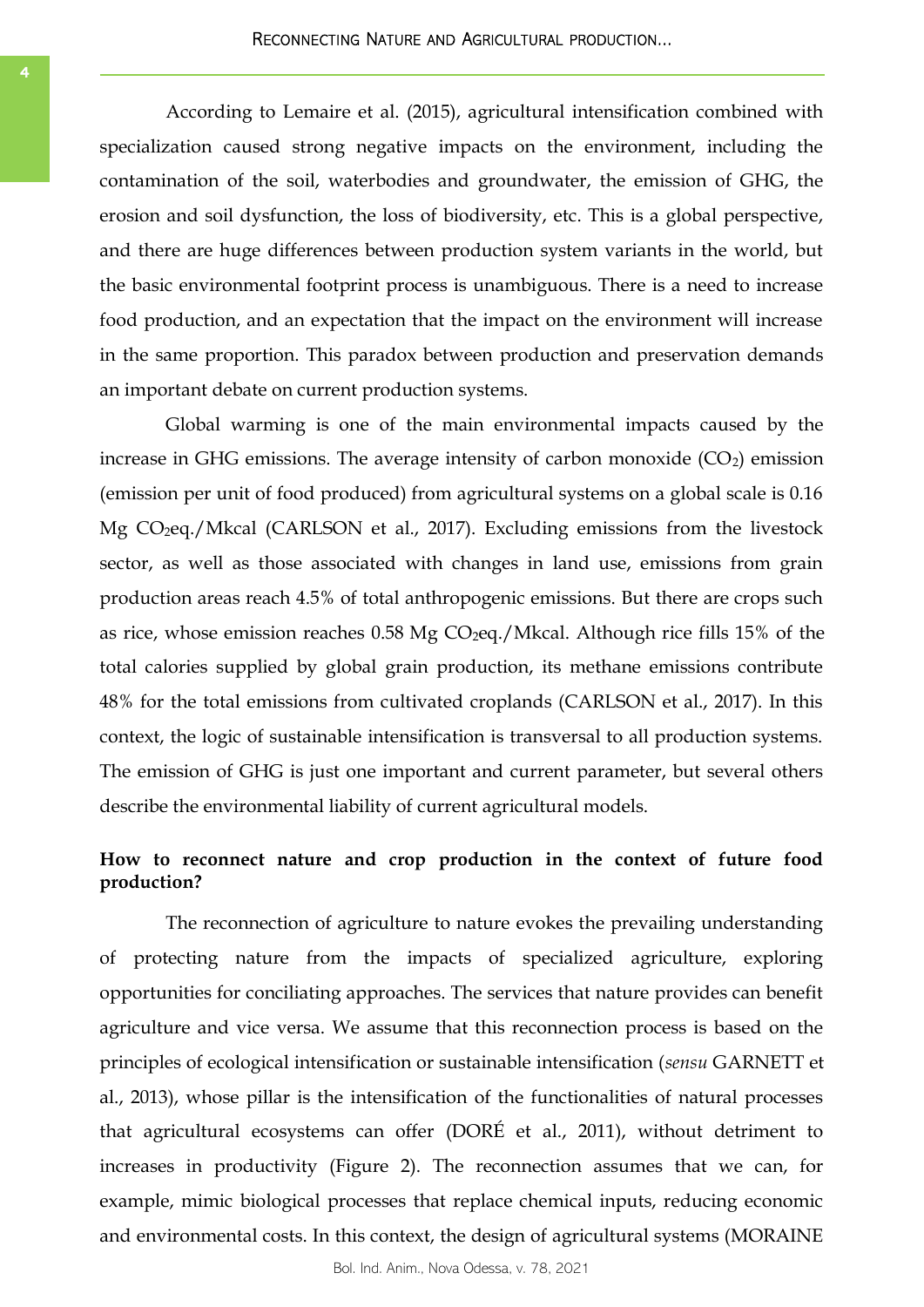et al., 2014), which seek synergies of natural processes, would be the application of the concept at a practical level.

To develop this rationale, it is worth noting that there is a dispute about assuming agricultural ecosystems that mimic natural processes are necessarily superior (DENISON and MACGUIRE, 2015) (Figure 2). Besides, it should be considered that there are few examples of this rationale reported in the literature (DORÉ et al., 2011). As an example of controversy, wild ancestors of crops such as rice and wheat apparently grew in a spatial arrangement similar to that of monocultures, which evokes current models of modern agriculture. Nevertheless, the pillars of conservative agriculture (GILLER et al., 2015) have a reasonable consensus, as do the pillars of diversification and agroecology, when grounded in science (RYSCHAWY et al., 2017). Therefore, reconciling agriculture with natural processes is robustly justified. So, how to move forward within this concept? We believe that integrated systems are the most consolidated example of this possibility. Although there is an important debate on ways for food production systems at a global level (eg, FOLEY et al., 2011), this manuscript will focus on an option endorsed by FAO (2010): the Integrated Crop Livestock Systems (ICLS).



**Figure 2.** Relationship between material and management inputs and internal biotic regulation, in order to achieve a sustainable agroecosystem. Source: Adapted from House & Brust (1989).

The ICLS have been presented as a possible conciliatory solution with reduced environmental footprint (LEMAIRE et al., 2015). They are systems that mimic natural ecosystems (BONAUDO et al., 2014) and designed to exploit synergies of natural biological processes (ANGHINONI et al., 2013) achieving high levels of production (ALVES et al., 2017), at the same time in which they leverage various parameters that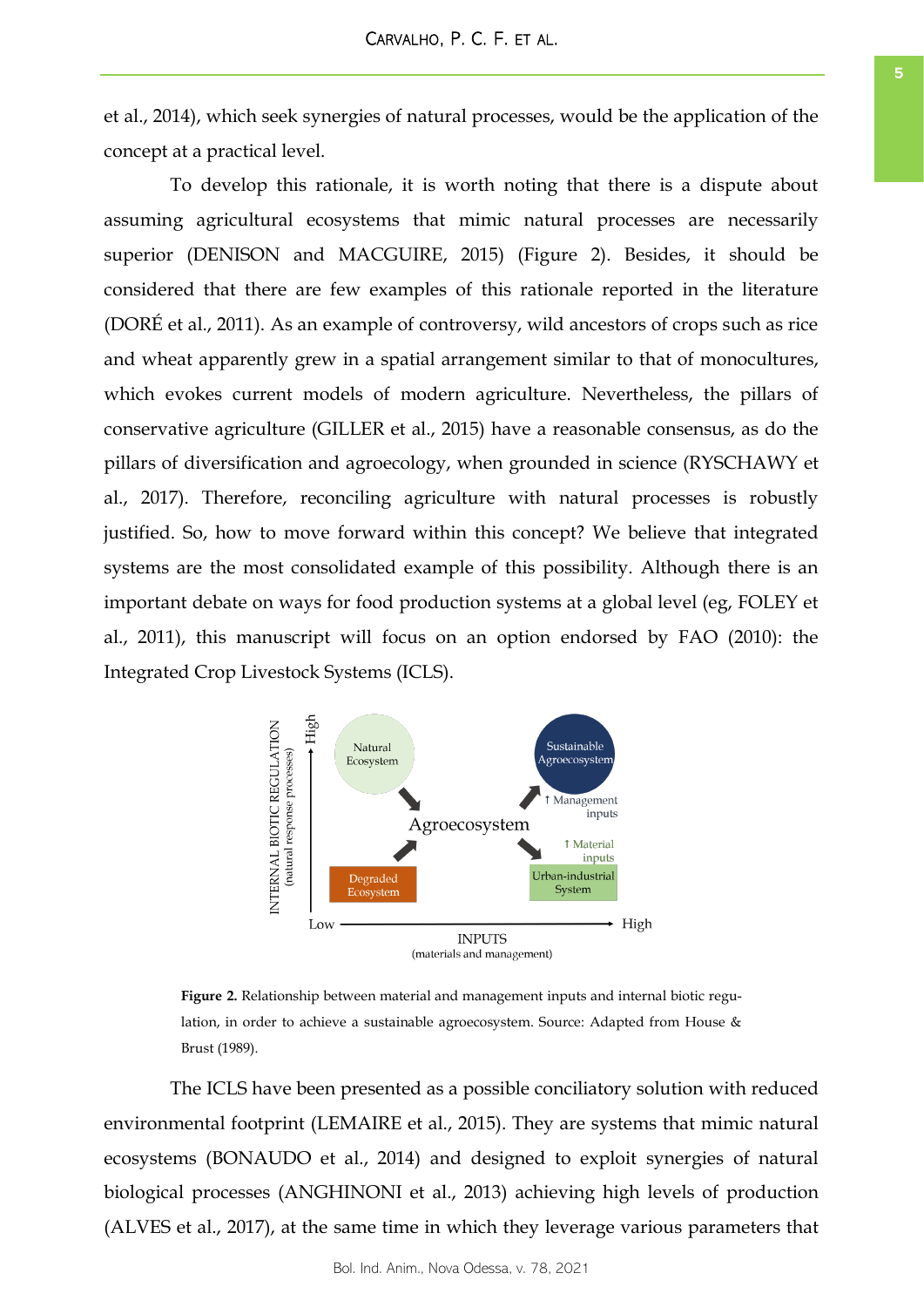are indicators of soil quality (MARTINS et al., 2015) and system stability (DE ALBUQUERQUE NUNES et al., 2021). Boosted nutrient cycling is one of the most recognized characteristics of these systems (CARVALHO et al., 2010), as well as their diversity (BONAUDO et al., 2014). According to Moraine et al. (2016), these processes can not only be designed at the farm level, but also at the territory level, where their benefits would reach a new level of spatial impact.

Table 1 illustrates parameters where integrated systems would contribute to the recovery of services provided by natural ecosystems. The degree of mimicry of natural ICLS processes depends on the spatiotemporal scale of interactions between the system components (ANGHINONI et al., 2013). For example, the tree component is present in less than 20% of the ICLS in use in Brazil. Only 9% of the ICLS have the higher diversity level, such as grain-producing plants, pastures with grazing animals and trees (Crop-Livestock-Forest Integration net). The lower the diversity of the system and the greater the physical distance for direct interaction between components, decreases the potential for the occurrence of emergent properties (CARVALHO et al., 2018b).

| Natural Processes and Ecosystem<br><b>Services</b> | Production systems        |                      |
|----------------------------------------------------|---------------------------|----------------------|
|                                                    | Intensive and Specialized | Mixed and Integrated |
| Food production                                    | $^{++}$                   | $++$                 |
| Carbon sequestration                               | $-+$                      | $++$                 |
| Pollination                                        | $\overline{\phantom{0}}$  | $+$                  |
| Nutrient cycling                                   | $-+$                      | $^{+}$               |
| Water quality                                      | $-+$                      | $+$                  |
| Biodiversity (specific diversity)                  | $\overline{\phantom{a}}$  | $+$                  |
| Biodiversity (functional diversity)                |                           | $^{++}$              |

Table 1. Impact of agricultural systems model on some natural processes and ecosystem services.

The symbols - and + are used as qualitative indicators of negative and positive trend, respectively.

#### **Evidence of reconnection at the agro-ecosystem level**

One of the main environmental liabilities today is global warming, directly related to GHG emissions in nature. The agricultural and forestry sectors are responsible for almost a third of GHG emissions (TUBIELLO et al., 2014). In this context, livestock production has suffered severe criticism due to enteric fermentation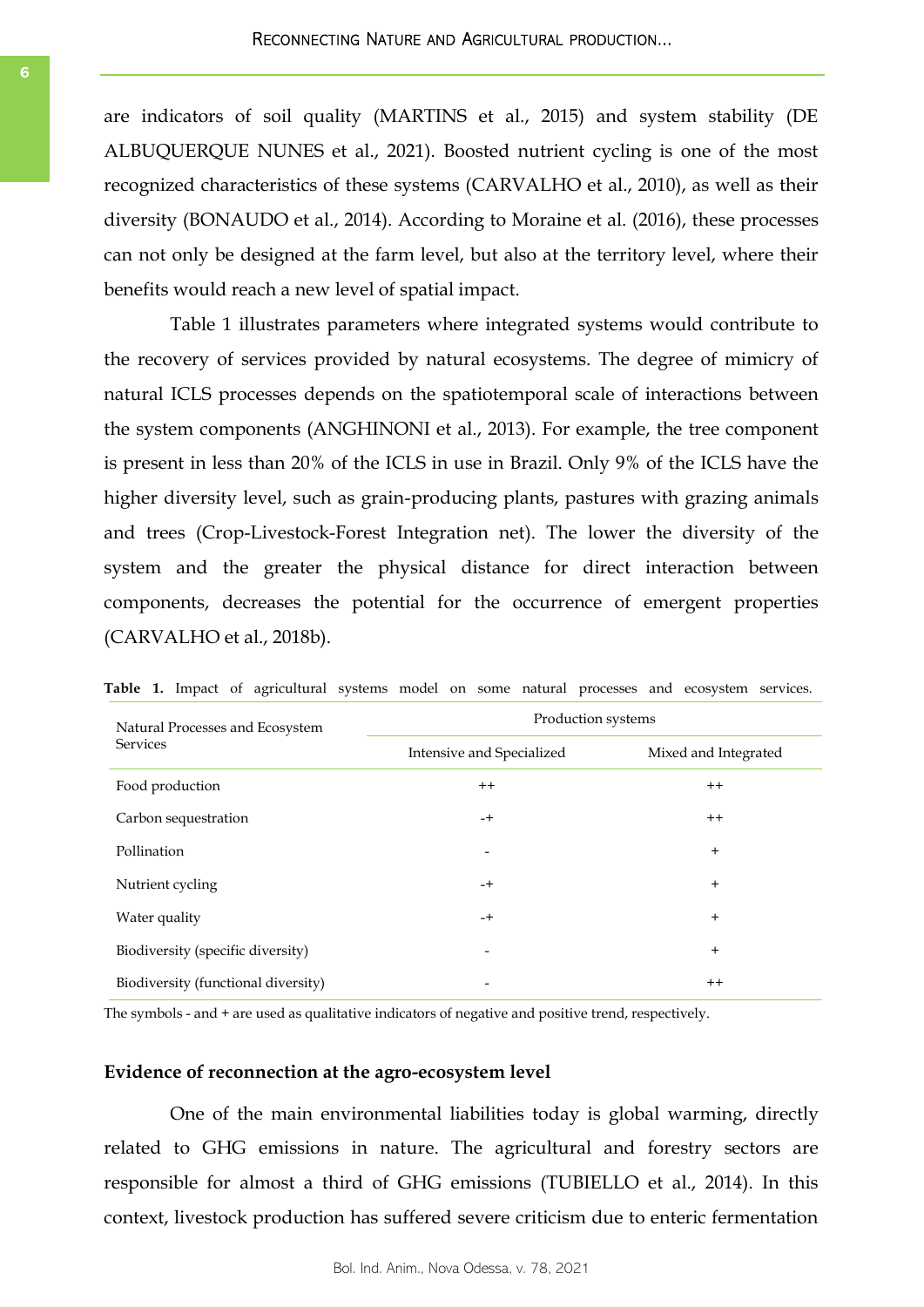and deposition of the waste left by ruminants in pastures (GREGORICH et al., 2005). Beauchemin et al. (2010) evaluated the life cycle with beef cattle and identified that enteric  $CH_4$  emissions represent up to  $63\%$  of global warming potential (GWP) emissions.

However, according to Buller et al. (2015), the adoption of ICLS can promote soil improvements and mitigate GHG emissions, reducing its impact on global warming and climate change. Scientific advances (SAVIAN et al., 2014; 2018) have identified efficient alternatives for reducing CH<sub>4</sub> emissions per animal through a grazing management strategy based on the ingestive behavior of the animal. This concept of grazing management places animals as protagonists of pasture management and reconnects grazing animals to its natural forage resource (see CARVALHO, 2013), thus reducing the stress during the feeding process (ZUBIETA et al., 2021). Besides, these results corroborate the importance of proper pasture planning in ICLS, as grazing management influences GHG emissions (DE SOUZA FILHO et al., 2019).

GWP is considered the net carbon  $(C)$  emission. In addition to  $CH_4$  emissions, nitrous oxide (N2O) emissions and the soil organic C balance are considered. Soil ecosystem can act as a source or drain of atmospheric C. Agricultural soils in Brazil have shown a predominance (80% of the balance) of organic C sequestration in conservation production systems (PIVA et al., 2012; NICOLOSO et al., 2008). Considering the adoption of no-till management system, the simple conversion of systems with conventional soil tillage to no-till system can results in sequestration of 0.48 Mg C/ha/year in the Brazilian subtropical region (BAYER et al., 2006). This is the reason why ICLS must be designed under no-tillage practices.

The accumulation of C in the soil caused by the absence of tillage is closely related to soil aggregation (SIX et al., 1999), which also tends to increase with the adoption of ICLS (SOUZA et al., 2010). Furthermore, the increase in the net primary production of crops and their contribution to biomass are fundamental factors for the increase in C sequestration in soils. In this sense, the ability to increase the input of residues above and below the ground surface using pastures and/or trees can be a strategy to sequester atmospheric  $CO<sub>2</sub>$  (SALTON et al., 2011). The adoption of ICLS in agricultural areas cultivated with crop succession showed evidence that this system has the potential to sequester C, with accumulation rates that can reach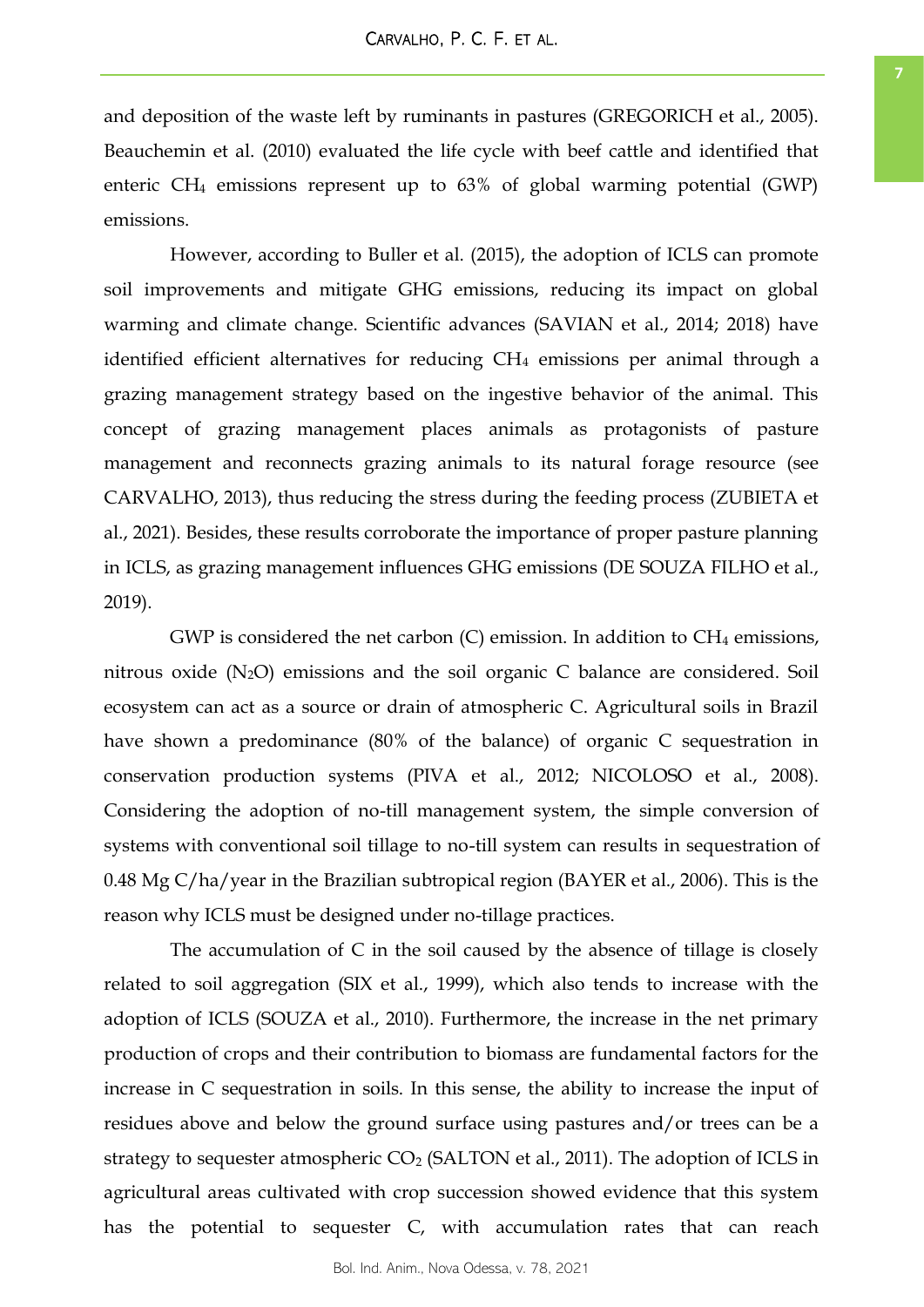2.58 Mg ha/ year (CARVALHO et al., 2010).

The accumulation of C due to grazing is another positive aspect of using ICLS. Grazing, despite reducing the instantaneous shoot residue at crop seeding, favors greater root growth and may benefit the contribution of C in the soil profile (SOUZA et al., 2008; LÓPES-MÁRSICO et al., 2015). In this context, stocking rate is a determining factor in the accumulation of C in ICLS. Moderate grazing intensities have greater potential to accumulate C in the soil, due to the high amount of residues and manure brought to the surface and also because of the rate of pasture renewal and root development is favored by moderate grazing (REEDER & SCHUMAN, 2002; CARVALHO et al., 2010; SALTON et al., 2011).

The addition of the tree component can further contribute to the reconnection with nature. Conceição et al. (2017) observed that a ICLS with trees promoted greater accumulations of C when compared to crops (10.4%), in a short-term experiment. Dieckow et al. (2020) found C-CO<sub>2</sub> mitigation potential in ICLS with crop, livestock and trees, when compared to crop area. In this system, the inclusion of trees provided an emission reduction of approximately  $0.14$  Mg C-CO<sub>2</sub>/ha/year (DIECKOW et al., 2020). However, long-term experiments are still needed to confirm the effect of trees into the system and its effects on soil C.

The reconnection assumes that we can reconcile intensive food production with a reduction in environmental impact. The ICLS can increase both individual crop production and overall system production, reducing environmental risks and impacts (CARVALHO et al., 2018a). According to Moraes et al. (2014) and Carvalho et al. (2018a), the grain yield of annual crops cultivated in succession or rotation with pastures is superior when compared to ungrazed areas.

In crops, whose perception by society is of high environmental liability, such as rice, there are also solutions. As in rainfed crops, changing cropping systems (e.g. minimum tillage and no-till) provides increases in organic C stocks (BAYER et al., 2015; DENARDIN et al., 2019; NASCIMENTO et al., 2009). In systems where there is crop diversification/rotation, including pastures in integrated systems, there is a reduction in the environmental impact at the level of the agricultural system. Rotation with pastures and the effect of grazing provide new routes and nutrient flow rates in production systems (CARVALHO et al., 2010).

One of the aspects that most value and justify the use of ICLS is, precisely,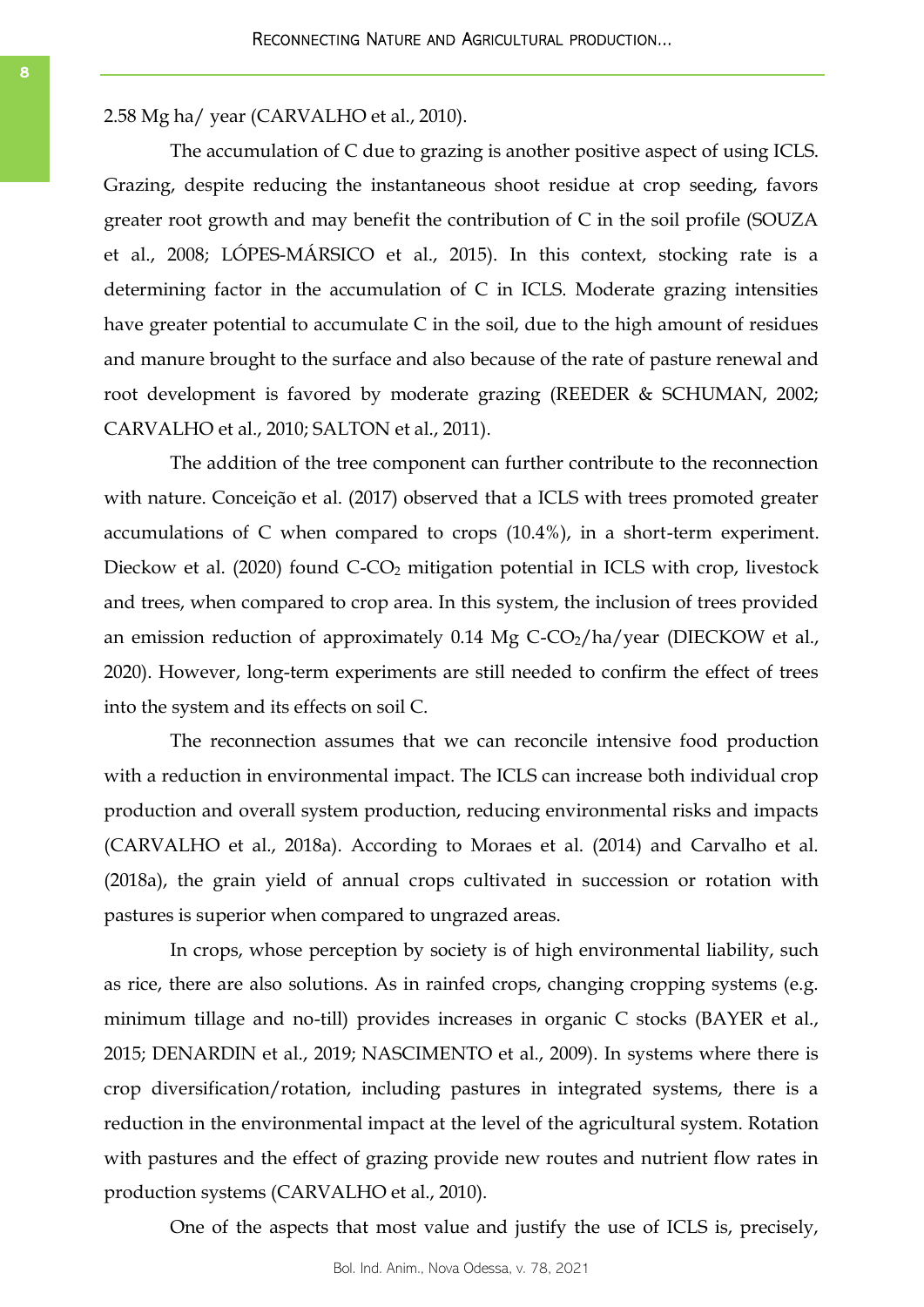their efficiency in the use of nutrients supplied through fertilizers and limestone. According to Farias et al. (2020), an ICLS arrangement with soybean cultivation in summer and winter pastures is, on average, 16% more efficient in the use of nitrogen and phosphate fertilizers and 32% more efficient in the use of potassium fertilizer, compared to a specialized system that contains only cover crops in winter. Likewise, the use efficiency of nutrients such as nitrogen (N), phosphorus (P) and potassium (K) is superior in livestock production systems (DENARDIN et al., 2020), in addition to improving the soil biological attributes (MARTINS et al., 2017) and reducing the incidence of weeds. The higher nutrient use efficiency of ICLS also decreases the soil acidification rate (MARTINS et al., 2014).

In addition to fertilizers, ICLS can optimize the use of other inputs. Due to changes in the spatial distribution of resources over time, ICLS can alter communities of natural enemies. On a small scale, grazing produces micro-habitats through actions such as trampling (HOPKINS & HOLZ, 2006) or the deposition of manure (ANGHINONI et al., 2013), which serve as secondary habitats. The introduction of a pasture area and the fraction it represents within the production system positively impacts natural pest control, resulting in less use of pesticides and benefiting other ecosystem services, such as pollination (MONTOYA et al., 2020; PERROT; et al., 2021).

The diversification of systems not only creates a greater capacity to recover from stresses such as outbreaks of pests, diseases and weeds (MARTINS et al., 2015), but makes them more resistant when compared to specialized systems. Despite showing different results in relation to the pasture management strategy, according to Szymczak et al. (2020), systems with greater efficiency in the use of available resources reduce climate impacts and increase overall resilience, also providing opportunities for greater economic security.

The design and planning of crops and pastures are crucial for achieving these positive results. Species must be strategically designed for their characteristics and functions within the system, maximizing and optimizing synergy such as the availability of nitrogen from a leguminous plant to a non-legume plant. The combinations that occur through the spatio-temporal arrangements in ICLS, therefore, make these models an alternative to intensify food production in a sustainable way, providing, at different scales, the reconnection of agricultural landscapes with the principles of natural ecosystem functioning (GABA et al., 2015).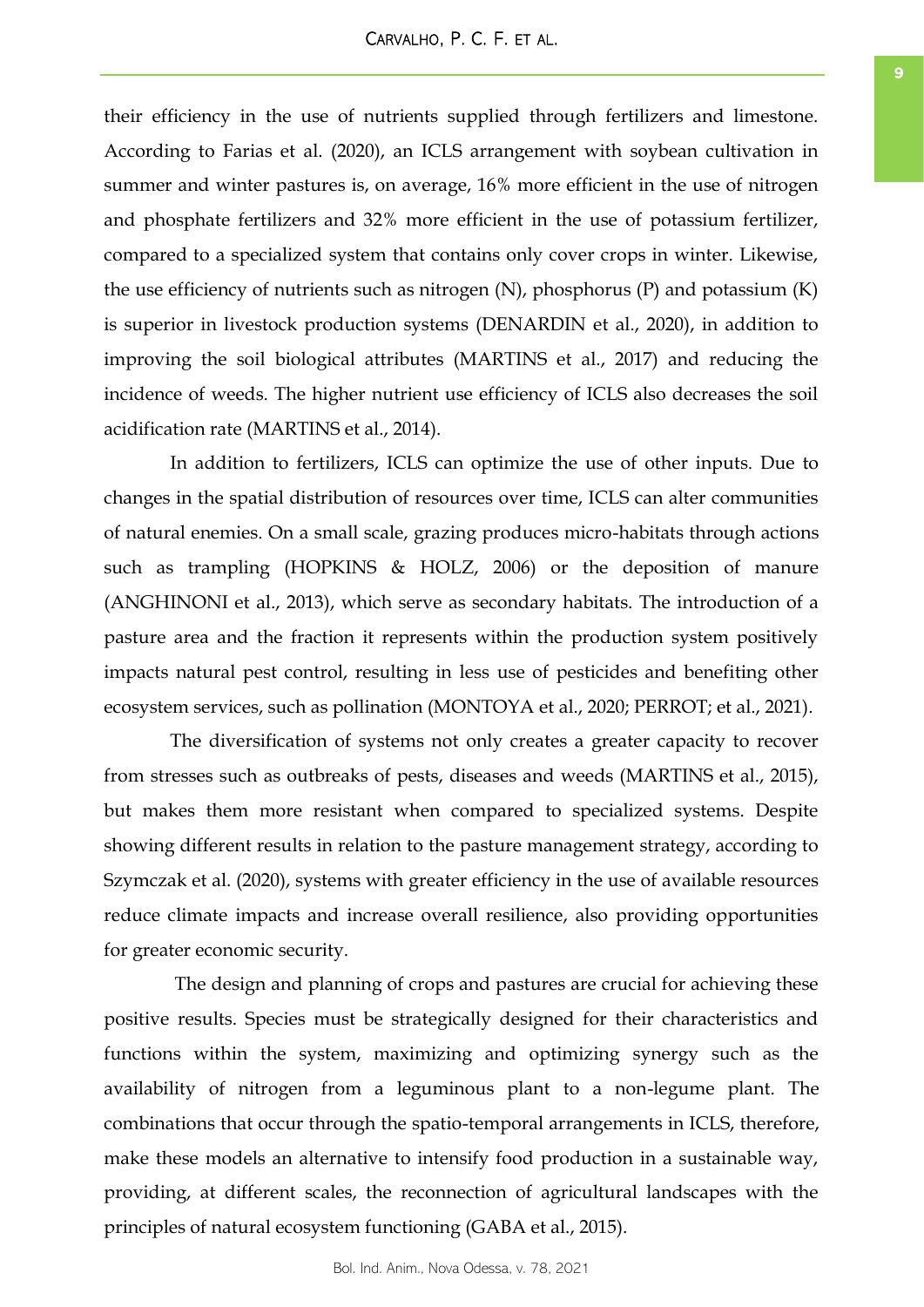# **CONCLUDING REMARKS**

Integrated crop-livestock systems are presented as a way of reconnecting agriculture with nature, as integrated systems have, at their origin, the pillar of mimicking nature (soil-crop-tree-herbivores component). Agricultural landscapes with high environmental liabilities have much to gain in diversifying production, resilience and public image from this reconnection. However, it must be recognized that management complexity is higher, with a reduction in the current control we exercise via inputs. Nature is complex. Complexity generates misunderstanding and insecurity, whose reaction is simplification and control (contemporary agriculture). Would we be prepared to reverse the meaning of our interventions and get back to living with landscape complexity? Possibly not. Unless we do this gradually, with intelligence and strategy, reconnecting modern agriculture and natural processes, without harming production and productivity, reconciling wealth generation and sustainability in the same production and business model. In this regard, it cannot be overstated that the ICLS also represents the possibility of greater economic return from agricultural operations. Here is a viable path for the future of food production.

### **REFERENCES**

- ALVES, B.J.R.; MADARI, B.E.; BODDEY, R.M. Integrated crop–livestock–forestry systems: prospects for a sustainable agricultural intensification. **Nutrient Cycling in Agroecosystems**, v.108, p.1-4, 2017. <https://doi.org/10.1007/s10705-017-9851-0>
- ANGHINONI, I.; CARVALHO, P.C.F.; COSTA, S.E.V.A. Abordagem sistêmica do solo em sistemas integrados de produção agrícola e pecuária no subtrópico brasileiro. **Tópicos em Ciência do Solo**, v.8, p.325-380, 2013.
- BAYER, C. A seven-year study on the effects of fall soil tillage on yield-scaled greenhouse gas emission from flood irrigated rice in a humid subtropical climate. **Soil & Tillage Research**, v.145, p.118-125, 2015. [http://dx.doi.org/10.1016/](http://dx.doi.org/10.1016/j.still.2014.09.001) [j.still.2014.09.001](http://dx.doi.org/10.1016/j.still.2014.09.001)
- BAYER, C.; MARTIN-NETO, L.; MIELNICZUK, J.; PAVINATO, A.; DIECKOW, J. Carbon sequestration in two Brazilian Cerrado soils under no-till. **Soil and Tillage Research**, v.86, p.237-245, 2006. <http://dx.doi.org/10.1016/j.still.2005.02.023>
- BEAUCHEMIN, K.A.; HENRY, J.H.; LITTLE, S.M.; MCALLISTER, T.A.; MCGINN, S.M. Life cycle assessment of greenhouse gas emissions from beef production in western Canada: A case study. **Agricultural Systems**, v.103, p.371-379, 2010. <https://doi.org/10.1016/j.agsy.2010.03.008>
- BONAUDO, T.; BENDAHAN, A.B.; SABATIER, R.; RYSCHAWY, J.; BELLON, S.; LÇEGER, F.; MAGDA, D.; TICHIT, M. Agroecological principles for the redesign of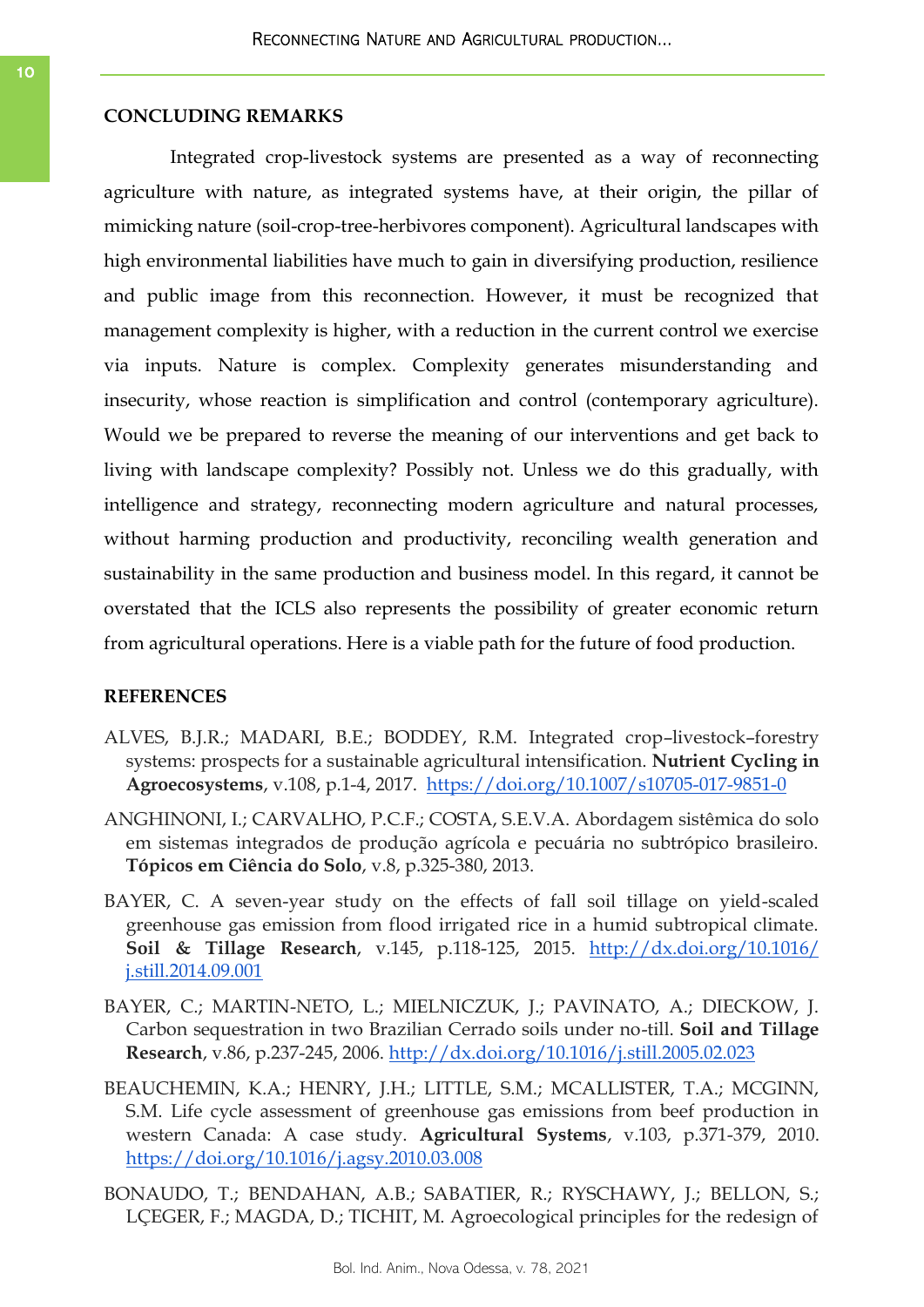integrated crop–livestock systems. **European Journal of Agronomy**, v.57, p.43–51, 2014.<https://dx.doi.org/10.1016/j.eja.2013.09.010>

- BULLER, L.S.; BERGIER, I.; ORTEGA, E.; MORAES, A.; BAYMA-SILVA, G.; ZANETTI, M.R. Soil improvement and mitigation of greenhouse gas emissions for integrated crop–livestock systems: Case study assessment in the Pantanal savanna highland, Brazil. **Agricultural Systems**, v.*137*, p.206-219, 2015. [https://](https://doi.org/10.1016/j.agsy.2014.11.004) [doi.org/10.1016/j.agsy.2014.11.004](https://doi.org/10.1016/j.agsy.2014.11.004)
- CARLSON, K.M.; GERBER, J.S.; MUELLER, N.D.; HERRERO, M.; MACDONALD, G.K.; BRAUMAN, K.A.; HAVLIK, P.; O'CONNEL, C.S.; JOHONSON. J.A.; SAATCHI, S.; WEST, P.C. Greenhouse gas emissions intensity of global croplands. **Nature Climate Change**, v.7, p.63-69, 2017. [https://doi.org/10.1038/](https://doi.org/10.1038/NCLIMATE3158) [NCLIMATE3158](https://doi.org/10.1038/NCLIMATE3158)
- CARVALHO, P.C.F.; ANGHINONI, I.; MORAES, A.; SOUZA, E.D.; SULC, R.M.; LANG, C.R.; FLORES, J.P.C.; LOPES, M.L.T.; SILAVA, J.L.S.; CONTE, O.; WESP, C.L.; LEVEN, R.; FONTANELI, R.S.; BAYER, C. Managing grazing animals to achieve nutrient cycling and soil improvement in no-till integrated systems. **Nutrient Cycling in Agroecosystems**, v.88, p259-273, 2010. [https://](https://doi.org/10.1007/s10705-010-9360-x) [doi.org/10.1007/s10705-010-9360-x](https://doi.org/10.1007/s10705-010-9360-x)
- CARVALHO, J.L.N.; RAUCCI, G.S.; CERRI, C.E.P.; BERNOUX, M.; FEIGL, B.J.; WRUCK, F.J.; CERRI, C.C. Impact of pasture, agriculture and crop-livestock systems on soil C stocks in Brazil. **Soil and Tillage Research**, v. 110, p. 175-186, 2010x.<http://dx.doi.org/10.1016/j.still.2010.07.011>
- CARVALHO, P.C.F.; BARRO, R.S.; BARTH NETO, A.; DE ALBUQUERQUE NUNES, P.A.; MORAES, A.; ANGHINONI, I.; BREDEMEIER, C.; BAYER, C.; MARTINS, A.P.; KUNRATH, T.R.; SANTOS, D.T.; CARMONA, F.C.; BARROS, T.; DE SOUZA FILHO, W.; ALMEIDA, G.M.; CAETANO, L.A.M.; CECAGNO, D.; ARNUTI, F.; DENARDIN, L.G.O.; BONETTI, J.A.; DE TONI, C.A.G.; BORIN, J.B.M. Integrating the pastoral component in agricultural systems. **Revista Brasileira de Zootecnia**, v.47, e20170001, 2018a. <https://doi.org/10.1590/rbz4720170001>
- CARVALHO, P.C.F.; DE ALBUQUERQUE NUNES, P.A.; ANGHINONI, I. O processo de pastejo como gerador de propriedades emergentes em sistemas integrados de produção agropecuária. In: SOUZA, E.D. et al. (ed.) Sistemas Integrados de Produção Agropecuária no Brasil. 1ed. Tubarão: Copiart, 2018, p.39-44.
- CONCEIÇÃO, M.C.G.D.; MATOS, E.S.; BIDONE, E.D.; RODRIGUES, R.A.R., CORDEIRO, R.C. Changes in Soil Carbon Stocks under Integrated Crop-Livestock-Forest System in the Brazilian Amazon Region. **Agricultural Sciences**, v.8, p.904- 913, 2017.<https://doi.org/10.4236/as.2017.89066>
- DE ALBUQUERQUE NUNES, P.A., LACA, E.A., CARVALHO, P.C.F., LI, M., DE SOUZA FILHO, W., KUNRATH, T. ., MARTINS, A.P.; GAUDIN, A. Livestock integration into soybean systems improves long-term system stability and profits without compromising crop yields. **Scientific Reports**, v.11, p.1-14, 2021. [https://](https://doi.org/10.1038/s41598-021-81270-z) [doi.org/10.1038/s41598-021-81270-z](https://doi.org/10.1038/s41598-021-81270-z)
- DENARDIN L.G.O.; MARTINS A.P.; CARMONA F.C.; VELOSO, M.G.; CARMONA, G.I.; CARVALHO, P.C.F.; ANGHINONI, I. Integrated crop-livestock systems in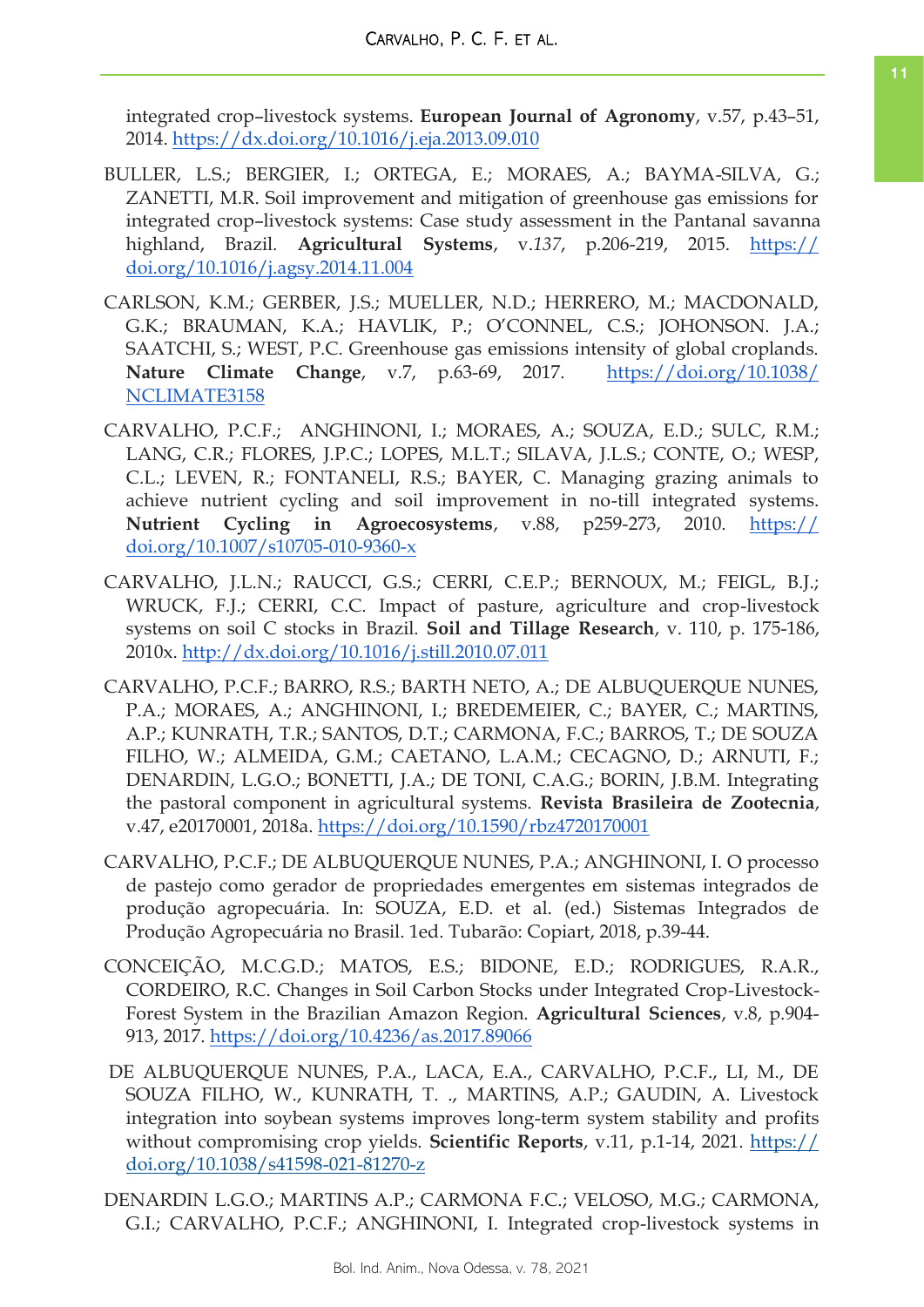paddy fields: New strategies for flooded rice nutrition. **Agronomy Journal**, v.112, p.2219-2229, 2020.<https://doi.org/10.1002/agj2.20148>

- DENARDIN, L.G.O.; CARMONA, F.D.C.; VELOSO, M.G.; MARTINS, A.P.; DE FREITAS, T.F.S.; CARLOS, F.S.; MARCOLIN, E.; CAMARGO, F.A.O.; ANGHINONI, I. No-tillage increases irrigated rice yield through soil quality improvement along time. **Soil and Tillage Research**, v.186, p.64-69, 2019. [https://](https://doi.org/10.1016/j.still.2018.10.006) [doi.org/10.1016/j.still.2018.10.006](https://doi.org/10.1016/j.still.2018.10.006)
- DE SOUZA FILHO, W.; DE ALBUQUERQUE NUNES, P.A.; BARRO, R.S.; KUNRATH, T.R.;ALMEIDA, G.M.; GENRO, T.C.M.; BAYER, C.;. Mitigation of enteric methane emissions through pasture management in integrated croplivestock systems: Trade-offs between animal performance and environmental impacts. **Journal of Cleaner Production**, v.213, p.968-975, 2019. [https://](https://doi.org/10.1016/j.jclepro.2018.12.245) [doi.org/10.1016/j.jclepro.2018.12.245](https://doi.org/10.1016/j.jclepro.2018.12.245)
- DIECKOW, J.; PERGHER, M.; PIVA, J.T.; SIMON, P.; RAMALHO, B.; AMADORI, C.; RITTER, S. Gaseous emissions of N2O and CH<sup>4</sup> from subtropical Brazilian soil under integrated crop-livestock and crop-livestock-forestry production systems. In: INTERNATIONAL ATOMIC ENERGY AGENCY. **Optimizing Soil, Water and Nutrient Use Efficiency in Integrated Cropping–Livestock Production Systems.**  Vienna: IAEA, 2020.
- DENISON, R.F.; MCGUIRE, A.M. What should agriculture copy from natural ecosystems? **Global Food Security**, v.4, p.30–36, 2015. [https://doi.org/10.1016/](https://doi.org/10.1016/j.gfs.2014.12.002) [j.gfs.2014.12.002](https://doi.org/10.1016/j.gfs.2014.12.002)
- DORÉ, T.; MACOWSKI, D.; MALÉZIEUX, E.; MUNIER-JOLAIN, N.; TCHAMITCHIAN, M.; TITTONELL, P. Facing up to the paradigm of ecological intensification in agronomy: Revisiting methods, concepts and knowledge. **European Journal of Agronomy**, v.34, p.197–210, 2011. [https://doi.org/10.1016/](https://doi.org/10.1016/j.eja.2011.02.006) [j.eja.2011.02.006](https://doi.org/10.1016/j.eja.2011.02.006)
- FARIAS, G.D.; DUBEUX JR, J.C.B.; SAVIAN, J.V.; DUARTE, L.P.; MARTINS, A.P.; TIECHER, T.; ALVES, L.A.; CARVALHO, P.C.F.; BREMM, C. Integrated croplivestock system with system fertilization approach improves food production and resource-use efficiency in agricultural lands. **Agronomy for Sustainable Development**, v.40, p.1-9, 2020. <https://doi.org/10.1007/s13593-020-00643-2>
- FOLEY, J.A.; RAMANKUTTY, N.; BRAUMAN, K.A.; CASSIDY, E.S.; GERBER, J.S.; JOHNSTON, M.; MUELLER, N.D.; O'CONNELL, C.; RAY, D.K.; WEST, P.C.; BALZER, C.; BENNETT, E.M.; CARPENTER, S.R.; HILL, J.; MONFREDA, C.; POLASKY, S.; ROCKSTRÖM, J.; SHEEHAN, J.; SIEBERT, S.; TILMAN, D.; ZAKS, D.P.M. Solutions for a cultivated planet. **Nature**, v.478, p.337-342, 2011. [https://](https://doi.org/10.1038/nature10452) [doi.org/10.1038/nature10452](https://doi.org/10.1038/nature10452)
- FOOD AND AGRICULTURE ORGANIZATION. An international consultation on integrated crop-livestock systems for development: The way forward for sustainable production intensification. **Integrated Crop Management**, v.13. 63p, 2010.
- FOOD AND AGRICULTURE ORGANIZATION. **The Future of Food and Agriculture** –Trends and challenges. Annual Report. 2017.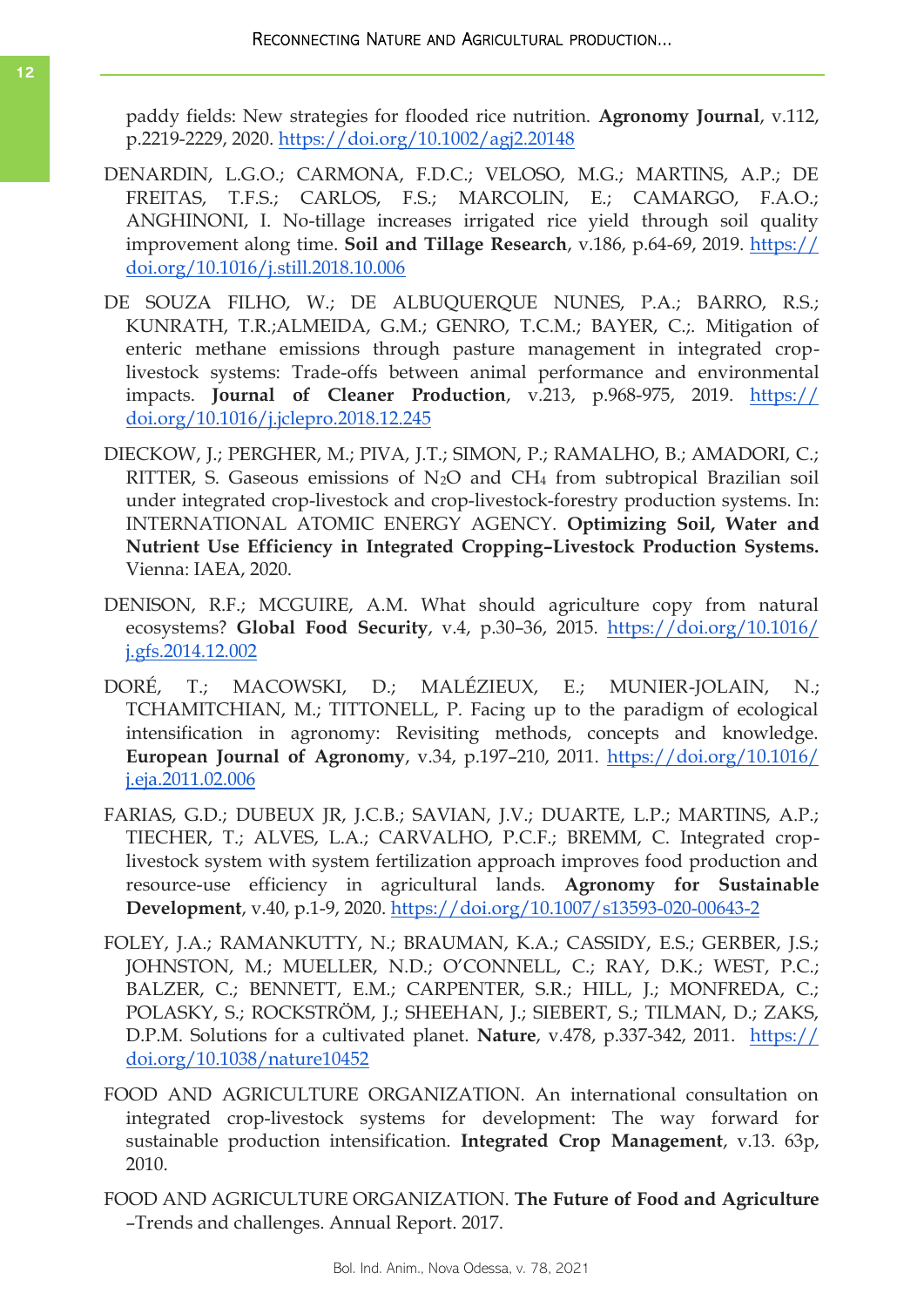- GABA, S.; LESCOURRET, F.; BOUDSOCQ, S.; ENJALBERT, J.; HINSINGER, P.; JOURNET, E.P.; NAVAS, M.L.; WERY, J.; LOUARN, G.; MALÉZIEUX, E.; PELZER, E.; PRUDENT, M.; OZIER-LAFONTAINE, H. Multiple cropping systems as drivers for providing multiple ecosystem services: from concepts to design. **Agronomy for Sustainable Development**, v.35, p.607-623, 2015. [https://doi.org/10.1007/s13593-](https://doi.org/10.1007/s13593-014-0272-z) [014-0272-z](https://doi.org/10.1007/s13593-014-0272-z)
- GARNETT, T.; APPLEBY, M.C.; BALMFORD, A.; BATEMAN, I.J.; BENTON, T.G.; BLOOMER, P.; BURLINGAME, B.; DAWKINS, M.; DOLAN, L.; FRASER, D.; HERRERO,M.; HOFFMANN, I.; SMITH, P.; THORNTON, P.K.; TOULMIN, C.; VERMEULEN, S.J.; GODFRAY, H.C.J. Sustainable Intensification in Agriculture: Premises and Policies. **Science**, v.341, p.33-34. 2013. [https://doi.org/10.1126/](https://doi.org/10.1126/science.1234485) [science.1234485](https://doi.org/10.1126/science.1234485)
- GILLER, K.E.; ANDERSSON, J.A.; CORBEELS, M.; KIRKEGAARD, J.; MORTENSEN, D.; ERENSTEIN, O.; VANLAUWE, B. Beyond conservation agriculture. **Frontiers in Plant Science**, v.870, 2015.<https://doi.org/10.3389/fpls.2015.00870>
- GREGORICH, E.G.; ROCHETTE, P.; VANDENBYGAART, A.J.; ANGERS, D.A. Greenhouse gas contributions of agricultural soils and potential mitigation practices in Eastern Canada. **Soil and Tillage Research**, v.83, p.53-72, 2005. [https://](https://doi.org/10.1016/j.still.2005.02.009) [doi.org/10.1016/j.still.2005.02.009](https://doi.org/10.1016/j.still.2005.02.009)
- GORDON, I.J.; PRINS, H.H.T.; SQUIRE, G.R. **Food production and nature conservation: conflicts and solutions**. Taylor & Francis, 2017. 342p.
- HOUSE, G.J.; BRUST, G.E. Ecology of low-input, no-tillage agroecosystems. **Agriculture, Ecosystems & Environment**, v.27, p.331-345, 1989.
- HOPKINS, A.; HOLZ, B. Grassland for agriculture and conservation: production, quality and multi-functionality. **Agronomy Research**, v.4, p.3-20, 2006.
- LEMAIRE, G.; FRANZLUEBBERS, A.; CARVALHO, P.C.F.; DIDEU, B. Integrated crop –livestock systems: Strategies to achieve synergy between agricultural production and environmental quality. **Agriculture, Ecosystems and Environment**, v.190, p.4– 8, 2014.<https://doi.org/10.1016/j.agee.2013.08.009>
- LEMAIRE, G.; GASTAL, F.; FRANZLUEBBERS, A.; CHABBI, A. Grassland–cropping rotations: an avenue for agricultural diversification to reconcile high production with environmental quality. **Environmental Management**, v.56, p.1065–1077, 2015. <https://doi.org/10.1007/s00267-015-0561-6>
- LÓPEZ-MÁRSICO, L.; ALTESOR, A.; OYARZABAL, M.; BALDASSINI, P.; PARUELO, J.M. Grazing increases below-ground biomass and net primary production in a temperate grassland. **Plant and Soil**, v.392, p.155–162, 2015. <https://doi.org/10.1007/s11104-015-2452-2>
- MARTINS, A.P.; COSTA, S.E.V.G.A.; ANGHINONI, I.; KUNRATH, T.R.; BALERINI, F.; CECAGNO, D.; CARVALHO, P.C.F. Soil acidification and basic cation use efficiency in an integrated no-till crop–livestock system under different grazing intensities. **Agriculture, Ecosystems & Environment**, v.195, p.18-28, 2014. [https://](https://doi.org/10.1016/j.agee.2014.05.012) [doi.org/10.1016/j.agee.2014.05.012](https://doi.org/10.1016/j.agee.2014.05.012)

MARTINS, A.P.; KUNRATH, T.R.; ANGHINONI, I.; CARVALHO, P.C.F. **Integração**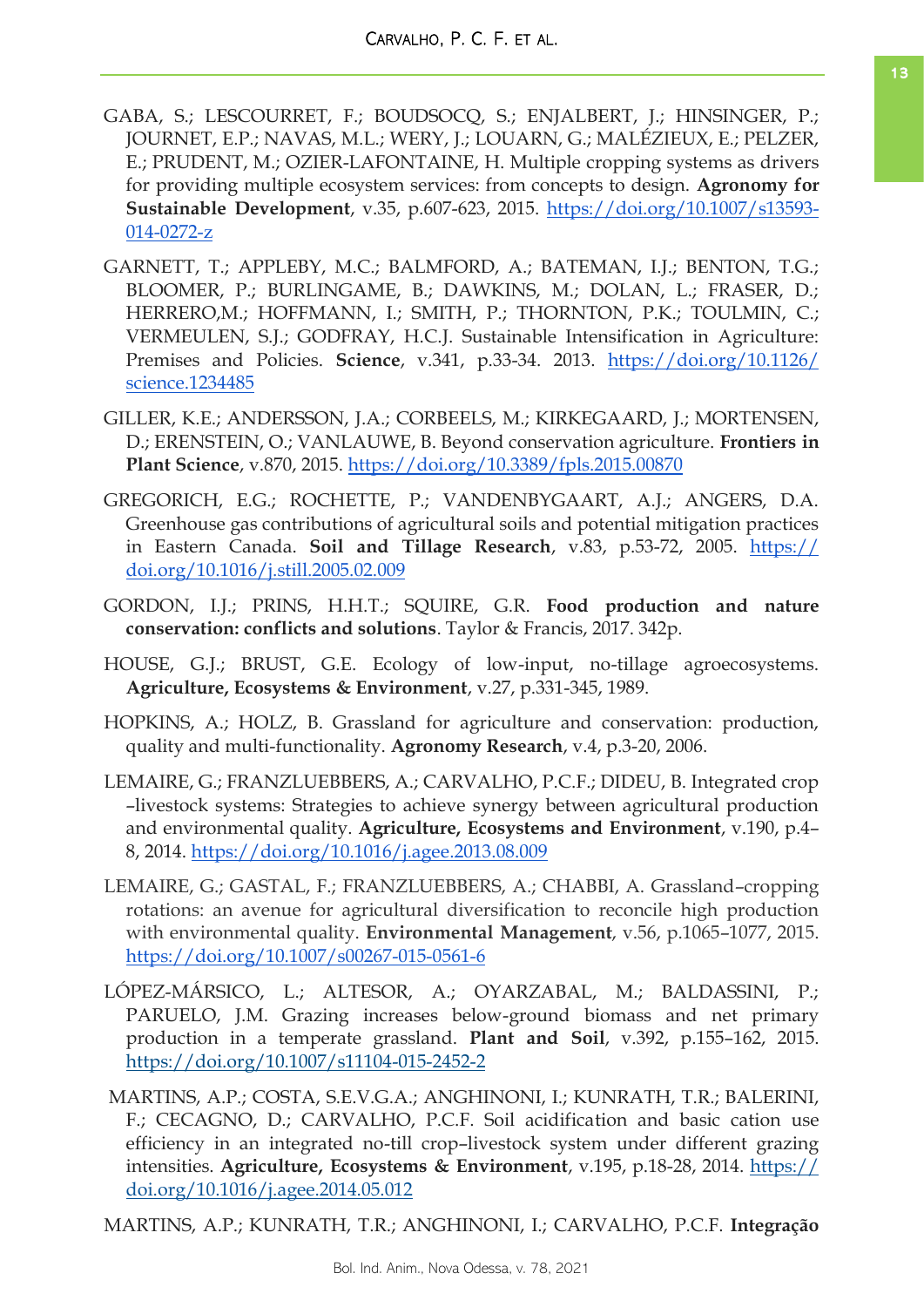**soja-bovinos de corte no Sul do Brasil**: 15 anos de resultados. Porto Alegre: Universidade Federal do Rio Grande do Sul, 2015. 101p.

- MARTINS, A.P.; DENARDIN, L.G.O.; BORIN, J.B.M.; CARLOS, F.S.; BARROS, T.; OZÓRIO, D.V.B.; CARMONA, F.C.; ANGHINONI, I.; CAMARGO, F.A.O.; CARVALHO, P.C.F. Short-term impacts on soil-quality assessment in alternative land uses of traditional paddy fields in Southern Brazil. **Land Degradation & Development**, v.100, p.1-18, 2017. <https://doi.org/10.1002/ldr.2640>
- MINISTÉRIO DA AGRICULTURA, PECUÁRIA E ABASTECIMENTO MAPA. **Brasil**: projeções do agronegócio 2016/2017 a 2026/2027. 2017. [http://](http://www.agricultura.gov.br/assuntos/politica-agricola/todas-publicacoes-depolitica-agricola/projecoes-do-agronegocio/projecoes-do-agronegocio-2017-a-2027-versao-preliminar-25-07-17.pdf/view) [www.agricultura.gov.br/assuntos/politica-agricola/todas-publicacoes-depolitica](http://www.agricultura.gov.br/assuntos/politica-agricola/todas-publicacoes-depolitica-agricola/projecoes-do-agronegocio/projecoes-do-agronegocio-2017-a-2027-versao-preliminar-25-07-17.pdf/view)[agricola/projecoes-do-agronegocio/projecoes-do-agronegocio-2017-a-2027-versao](http://www.agricultura.gov.br/assuntos/politica-agricola/todas-publicacoes-depolitica-agricola/projecoes-do-agronegocio/projecoes-do-agronegocio-2017-a-2027-versao-preliminar-25-07-17.pdf/view)[preliminar-25-07-17.pdf/view](http://www.agricultura.gov.br/assuntos/politica-agricola/todas-publicacoes-depolitica-agricola/projecoes-do-agronegocio/projecoes-do-agronegocio-2017-a-2027-versao-preliminar-25-07-17.pdf/view)
- MORAES, A.; CARVALHO, P.C.F.; ANGHINONI, I.; LUSTOSA, S.B.C.; COSTA, S.E.V.G.A.; KUNRATH, T.R. Integrated crop-livestock systems in the Brazilian subtropics. **European Journal of Agronomy**, v.57, p.4–9, 2014. [https://](https://doi.org/10.1016/j.eja.2013.10.004) [doi.org/10.1016/j.eja.2013.10.004](https://doi.org/10.1016/j.eja.2013.10.004)
- MORAINE, M.; DURU, M.; NICHOLAS, P.; THEROND, O. Farming system design for innovative crop-livestock integration in Europe. **Animal**, v.8, p.1204–1217. 2014. <https://doi.org/10.1017/S1751731114001189>
- MORAINE, M.; GRIMALDI, J.; MURGUE, C.; DURU, M.; THEROND, O. Co-design and assessment of cropping systems for developing crop-livestock integration at the territory level. **Agricultural Systems**, v.147, p.87–97, 2016. [https://](https://doi.org/10.1016/j.agsy.2016.06.002) [doi.org/10.1016/j.agsy.2016.06.002](https://doi.org/10.1016/j.agsy.2016.06.002)
- MONTOYA, D.; GABA, S.; MAZANCOURT, C.; BRETAGMOLLE, V.; LOREAU, M. Reconciling biodiversity conservation, food production and farmers' demand in agricultural landscapes. **Ecological Modelling**, v. 416, p. 108889, 2020. [https://](https://doi.org/10.1016/j.ecolmodel.2019.108889) [doi.org/10.1016/j.ecolmodel.2019.108889](https://doi.org/10.1016/j.ecolmodel.2019.108889)
- NASCIMENTO, P.C.; BAYER, C.; SILVA NETTO, L.F.; Vian, A.C.; VIEIRO, F.; MACEDO, V.R.M.; MARCOLIN, E. Sistemas de Manejo e a Matéria Orgânica de Solo de Várzea com cultivo de Arroz. **Revista Brasileira de Ciência do Solo**, v.33, p. 821-1827, 2009.<https://doi.org/10.1590/S0100-06832009000600030>
- NICOLOSO, R.D.S.; LOVATO, T.; AMADO, T.J.C.; BAYER, C., LANZANOVA, M.E. Balanço do carbono orgânico no solo sob integração lavoura-pecuária no sul do Brasil. **Revista Brasileira de Ciência do Solo**, v. 32, p. 2425-2433, 2008. [https://](https://doi.org/10.1590/S0100-06832008000600020) [doi.org/10.1590/S0100-06832008000600020](https://doi.org/10.1590/S0100-06832008000600020)
- O'REAGAIN, P.J.; SCHWARTS, J. Dietary selection and foraging strategies of animals on rangeland: coping with spatial and temporal variability. In: JOURNET, M. (Ed.). **Recent Developments in the Nutrition of Herbivores**. 1995. p.419-424.
- PERROT, T.; RUSCH, A.; COUX, C.; GABA, S.; BRETAGNOLLE, V. Proportion of Grassland at Landscape Scale Drives Natural Pest Control Services in Agricultural Landscapes. **Frontiers in Ecology and Evolution**, v.9, p.227, 2021. [https://](https://doi.org/10.3389/fevo.2021.607023) [doi.org/10.3389/fevo.2021.607023](https://doi.org/10.3389/fevo.2021.607023)
- PIVA, J. .; DIECKOW, J.; BAYER, C.; ZANATTA, J.A.; MORAES, A.; PAULETTI, V.,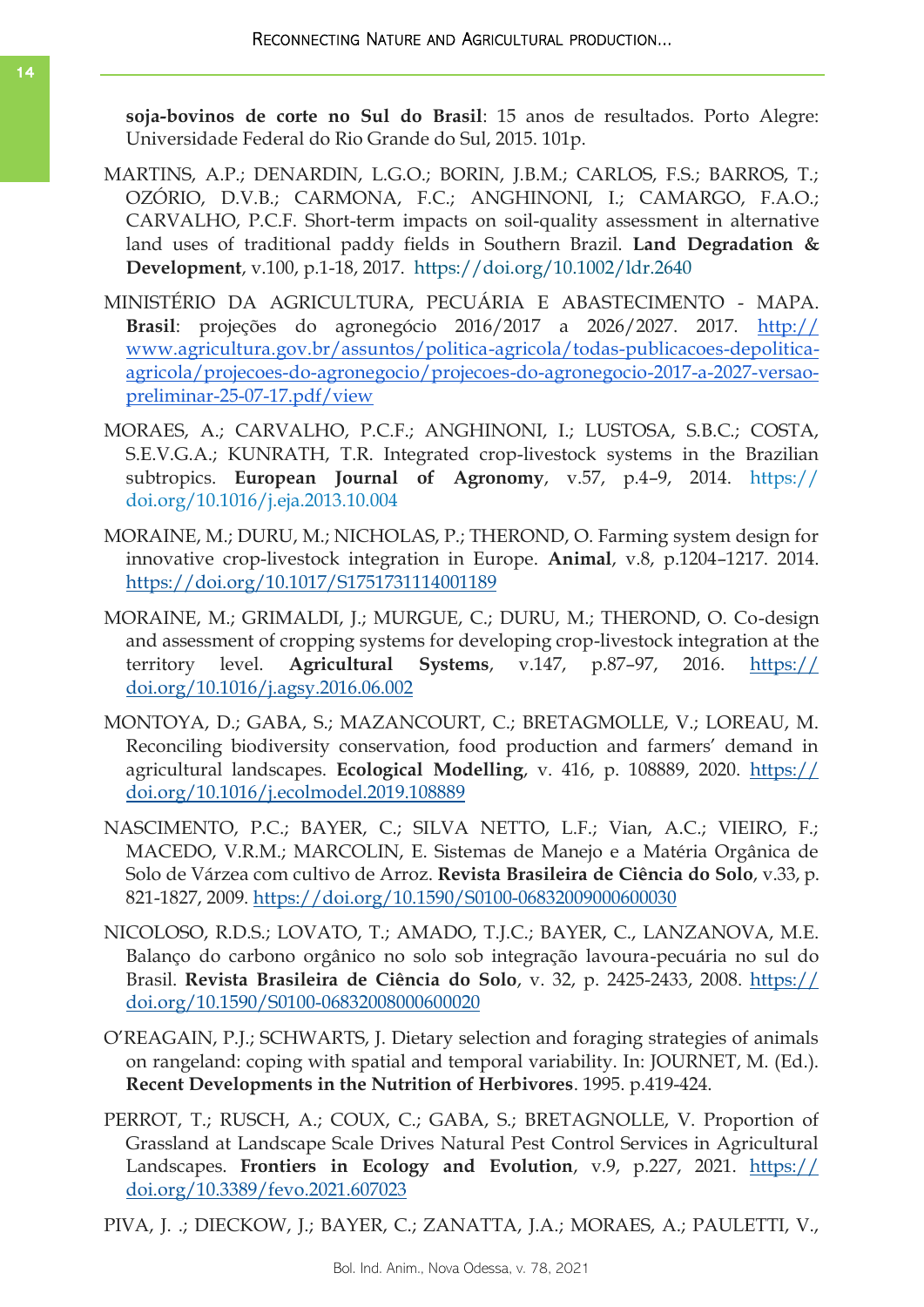TOMAZI, M.; PERGHER, M. No-till reduces global warming potential in a subtropical Ferralsol. **Plant and Soil**, v. 361, p. 359-373, 2012. [https://](https://doi.org/10.1007/s11104-012-1244-1) [doi.org/10.1007/s11104-012-1244-1](https://doi.org/10.1007/s11104-012-1244-1)

- REDE ILPF. **ILPF em números**. Disponível em: <[https://www.redeilpf.org.br/](https://www.redeilpf.org.br/index.php/rede-ilpf/ilpf-em-numeros) [index.php/rede-ilpf/ilpf-em-numeros>](https://www.redeilpf.org.br/index.php/rede-ilpf/ilpf-em-numeros). Acesso em 28 maio 2021.
- REEDER, J.D.; SCHUMAN, G.E. Influence of livestock grazing on C sequestration in semi-arid mixed-grass and short-grass rangelands. **Environmental Pollution**, v.116, p.457-63, 2002. [https://doi.org/10.1016/S0269-7491\(01\)00223-8](https://doi.org/10.1016/S0269-7491(01)00223-8)
- RYSCHAWY, J.; MARTIN, G.; MORAINE. M.; DURU, M.; THEROND, O. Designing crop–livestock integration at different levels: Toward new agroecological models? **Nutrient Cycling in Agroecosystems**, v.108, p.5-20, 2017. [https://doi.org/10.1007/](https://doi.org/10.1007/s10705-016-9815-9) [s10705-016-9815-9](https://doi.org/10.1007/s10705-016-9815-9)
- SALTON, J.C.; MIELNICZUK, J.; BAYER, C.; FABRÍCIO, A.C.; MACEDO, M.C. M.; BROCH, D.L. Teor e dinâmica do carbono no solo em sistemas de integração lavoura-pecuária. **Pesquisa Agropecuária Brasileira**, v.46, p. 349-1356, 2011. <https://doi.org/10.1590/S0100-204X2011001000031>
- SAVIAN, J.V.; BARTH NETO, A; DAVID, D.B.; BREMM, C.; SCHONS, R.M.T.; GENRO, T.C.M.; AMARAL, G.A.; GERE, J.; MCMANUS, C.M.; BAYER, C.; CARVALHO, P.C.F. Grazing intensity and stocking methods on animal production and methane emission by grazing sheep: Implications for integrated crop–livestock system. **Agriculture, Ecosystems and Environment**, v.190, p.112-119, 2014. <https://doi.org/10.1016/j.agee.2014.02.008>
- SAVIAN, J.V.; SCHONS, R.M.T.; MARCHI, D.E.; FREITAS, T.S.; DA SILVA NETO, G.F.; MEZZALIRA, J.C.; BERNDT, A.; BAYER, C.; CARVALJO, P.C.F. Rotatinuous stocking: A grazing management innovation that has high potential to mitigate methane emissions by sheep. **Journal of Cleaner Production**, v.186, p.602-608, 2018. <https://doi.org/10.1016/j.jclepro.2018.03.162>
- SIX, J.; ELLIOTT, E.T.; PAUSTIAN, K. Aggregate and soil organic matter dynamics under conventional and no-tillage systems. **Soil Science Society of America Journal**, v.63, p.1350-1358, 1999. <https://doi.org/10.2136/sssaj1999.6351350x>
- SOUZA, E.D.; COSTA, S.E.V.G.A.; LIMA, C.V.S.; ANGHINONI, I.; MEURER, E.J.; CARVALHO, P.C.F. Carbono orgânico e fósforo microbiano em sistema de integração agricultura-pecuária submetido a diferentes intensidades de pastejo em plantio direto. **Revista Brasileira de Ciência do Solo**, v.32, p.1273-1282, 2008. <https://doi.org/10.1590/S0100-06832008000300035>
- SOUZA, E.D., COSTA, S.E.V.G.A., ANGHINONI, I., CARVALHO, P.C.F., OLIVEIRA, E.V.F., MARTINS, A.P., CAO, E.; ANDRIGHETTI, M. Soil aggregation in a croplivestock integration system under no-tillage. **Revista Brasileira de Ciência do solo**, v.34, p.1365-1374, 2010.<https://doi.org/10.1590/S0100-06832010000400033>
- STINNER, B.R.; HOUSE, G.J. Role of ecology in lower-input, sustainable agriculture: An introduction. **American Journal of Alternative Agriculture**, v.2, p.146-147, 1987. <https://doi.org/10.1017/S0889189300009243>

SZYMCZAK, L.S.; CARVALHO, P.C.F.; LURETTE, A.; MORAES, A.; DE